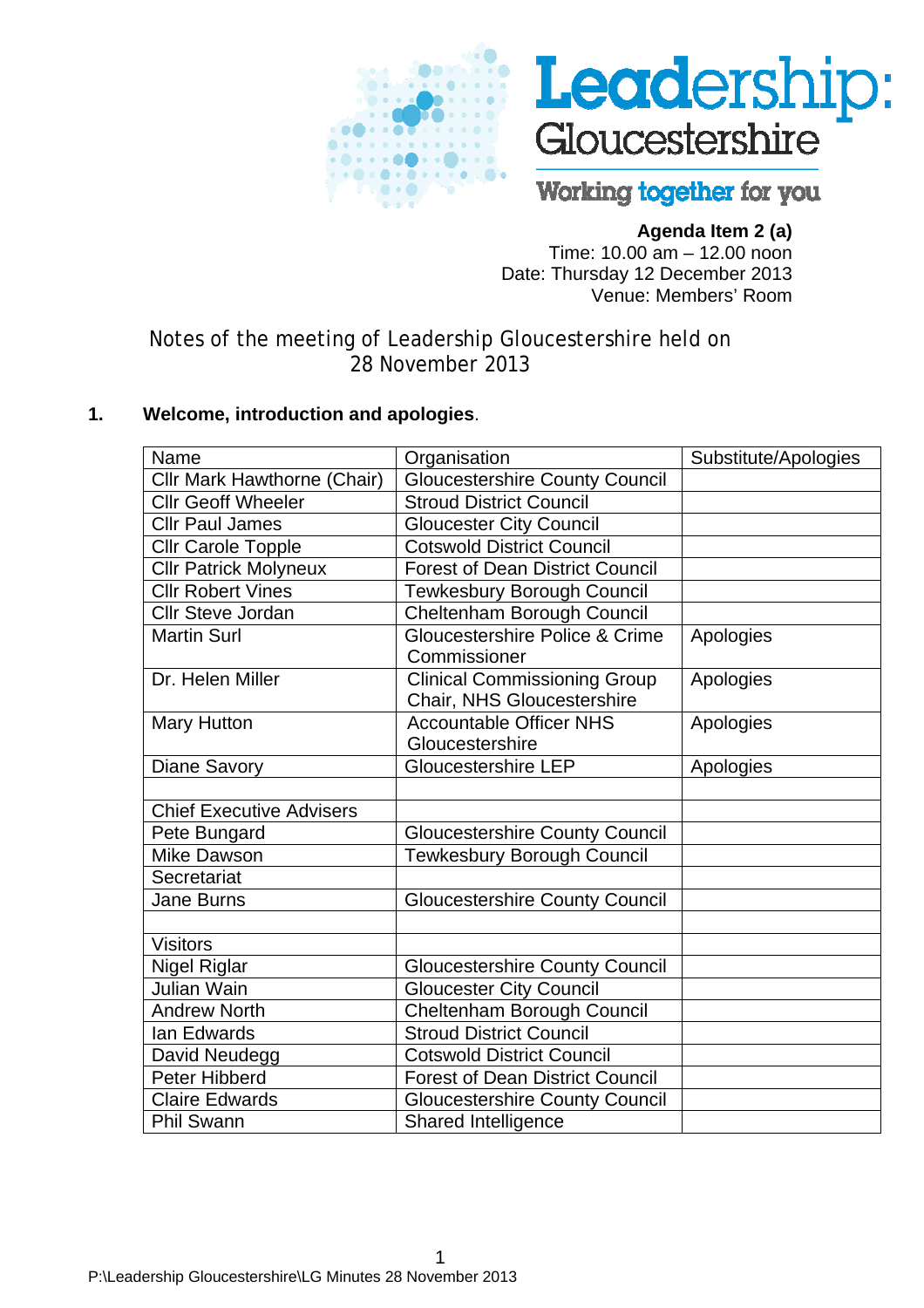## **2. Notes of the previous meeting held on 26 September 2013**

The notes of the meeting held on 26 September 2013 were approved.

 All matters arising had been pursued or were reported back elsewhere on the agenda.

 The meeting with the nominated councillors to discuss the Community Covenant had been organised for 7 January 2014.

#### **3. Economic Growth**

Phil Swann from Shared Intelligence gave updates on discussions about the proposed joint committee and the draft Strategic Economic Plan

On the proposed joint committee, there had been a further round of informal discussions with Chief Executives and Leaders to discuss the remit and membership. The spectrum of options ran from a narrow remit providing oversight of the Local Growth Fund to a broad remit to exercise full powers over economic development in the County. He had also had a discussion with the Chair and Chief Executive of the LEP. It would be important to review the various bodies concerned with economic development and growth to streamline arrangements once the joint committee had been established. The membership of the joint committee would include Leaders (or their nominees) from each of the seven councils plus the LEP Chair in a non-voting capacity.

The issue of who is the "accountable body" was debated with different views being expressed. It was explained that the Government would expect one authority to act as the Accountable Body. It was agreed that Gloucestershire County Council would act as the Accountable Body and that their lawyers would be asked to draft detailed terms of reference and associated documentation. GCC would continue to absorb the costs of the preparatory work. The joint committee could be reviewed once established to iron out any issues. It was also agreed that the Accountable Body did not have a veto.

Phil Swann gave a presentation on the outline content of the Strategic Economic Plan (slides attached). This included a number of propositions, a proposed structure, core narrative, actions in hand and a proposed timetable.

Key points made during the discussion included the need of a "USP" for Gloucestershire, the importance of "place shaping", why the local economy had under performed in the past, housing numbers and sites, transport and infrastructure, use of Business Rates Retention Pooling, planning considerations and the need for effective business support. The level of ambition of the SEP was important – the Government were likely to push hard.

In terms of the timescale, everyone acknowledged the importance of hitting the 19 December deadline. A meeting to resolve "connections" was planned for 6 December. An additional meeting of Leadership Gloucestershire was also agreed on 12 December to allow consideration of the full draft. **(Action: Phil Swann)**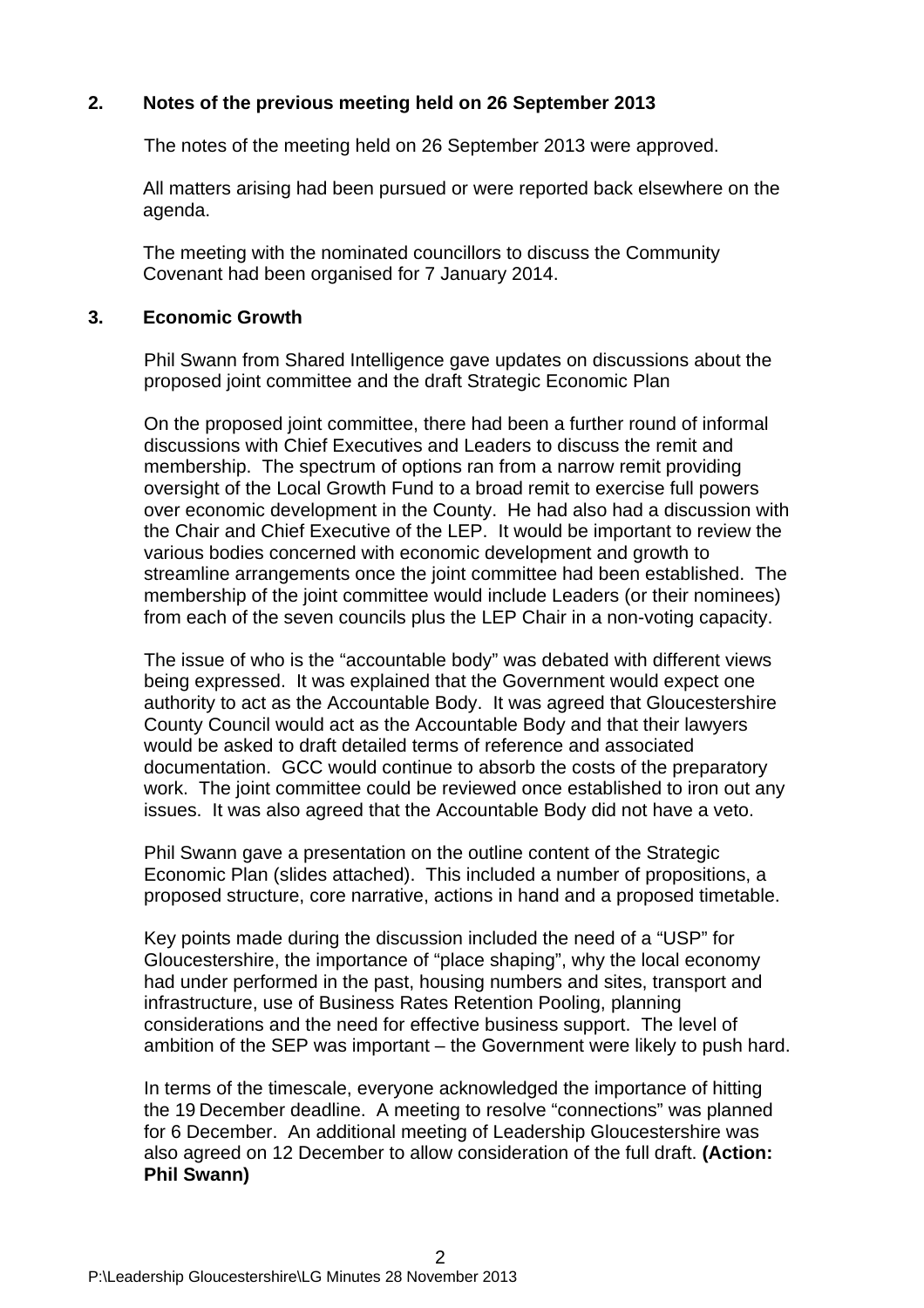**(c) Infrastructure developments –** recommendations from CSPIG. Paul James introduced a paper from the Group. It set out emerging advice from the Infrastructure Delivery Group (IDP) work which has been commissioned from Arup. The assumption was that employment land development would not trigger significant contributions to general infrastructure and that housing developers would therefore be a main source of funding. The consequence was that there would be a significant "gap" in funding required. The Arup work proposed a "layer cake" approach with projects that had strategic importance. Such an approach would require agreement from all seven councils to identify, prioritise and fund strategic infrastructure. CPSIG could, with minor changes in membership lead the required work.

## **Agreed Actions**

- 1. The approach set out in the report was agreed;
- 2. Further work was agreed on groups to review infrastructure needs by category;
- 3. The decision over whether S106 or CIL would be the recommended route to managing developer funding for strategically significant projects would be kept under review and;
- 4. CPSIG was asked to:
	- (a) formulate a draft Protocol for dealing with cross boundary infrastructure issues
	- (b) report to Leadership Gloucestershire/the proposed Joint Committee at a later date on any CIL proposal
	- (c) explore (alongside other relevant parties) funding streams for infrastructures with a view to maximisation
	- (d) review, for approval by Leadership Gloucestershire, the CSPIG terms of reference in light of these new objectives for the Group **(Action: All actions Andrew North/Paul James)**
- **(d) A417** Cllr Mark Hawthorne gave an update on his, Geoffrey Clifton-Brown and Lawrence Robertson's recent meeting with the Secretary of State for Transport and the Highways Agency. The meeting was constructive.

 The scheme stood a good chance of approval only if it was the top priority locally and there was agreement on a single solution. It would cost approximately £30m to do the detailed work on the scheme. Draft documents would be required by end of January 2014. Simon Excell from the County Council was leading the engagement exercise.

Junction 10 "all ways" was also discussed. It was felt that this would be viable with local contributors, whereas the A417 was unaffordable without government funding.